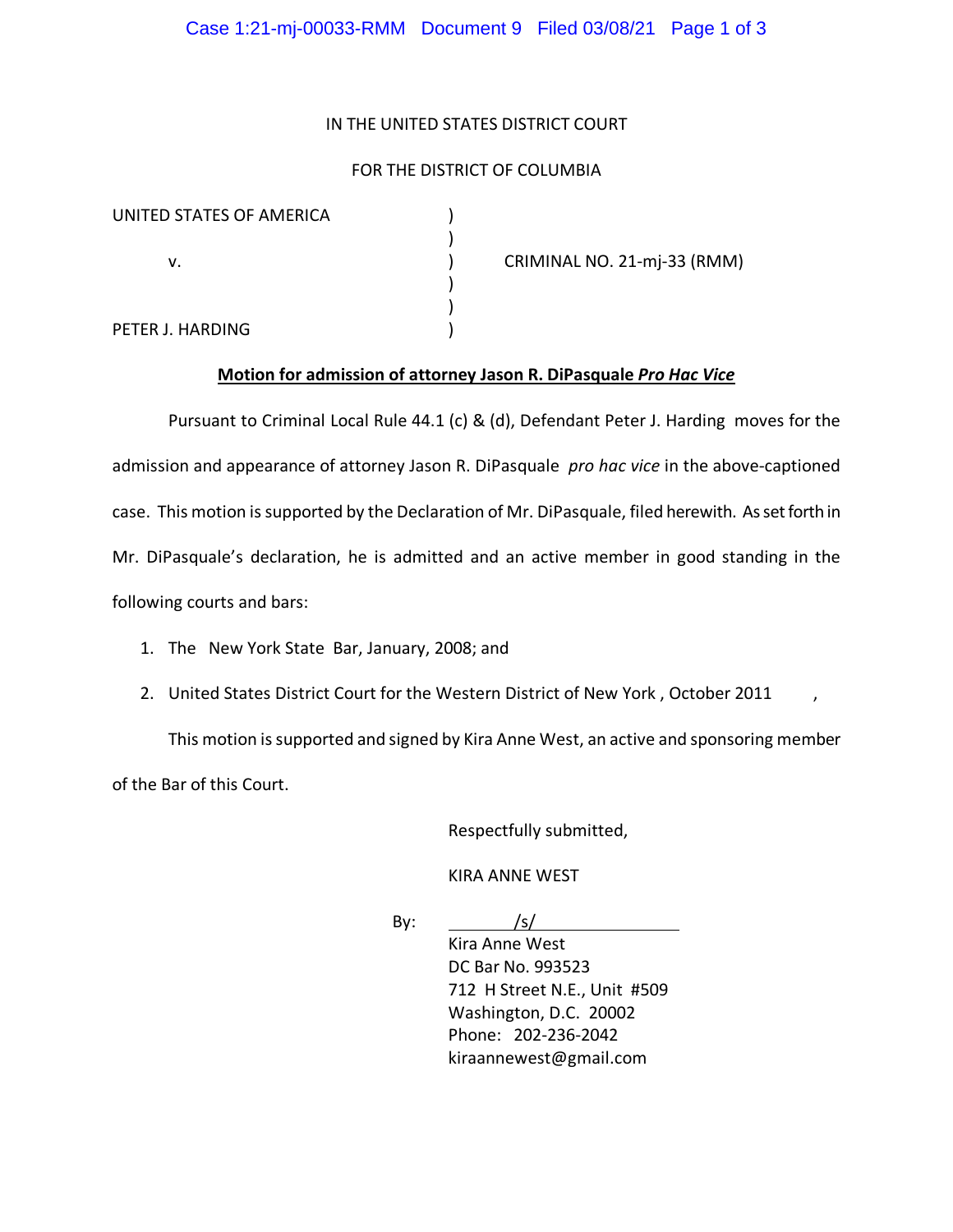# CERTIFICATE OF SERVICE

I hereby certify on the 8th day of March, 2021 a copy of same was electronically filed

using the CM/ECF system and thus delivered to the parties of record and pursuant to the rules

of the Clerk of Court.

 $/$  /S/ Kira Anne West

# IN THE UNITED STATES DISTRICT COURT

# FOR THE DISTRICT OF COLUMBIA

UNITED STATES OF AMERICA (1997) ) v. ) CRIMINAL NO. 21-mj-00033(RMM) ) ) PETER J. HARDING (1999)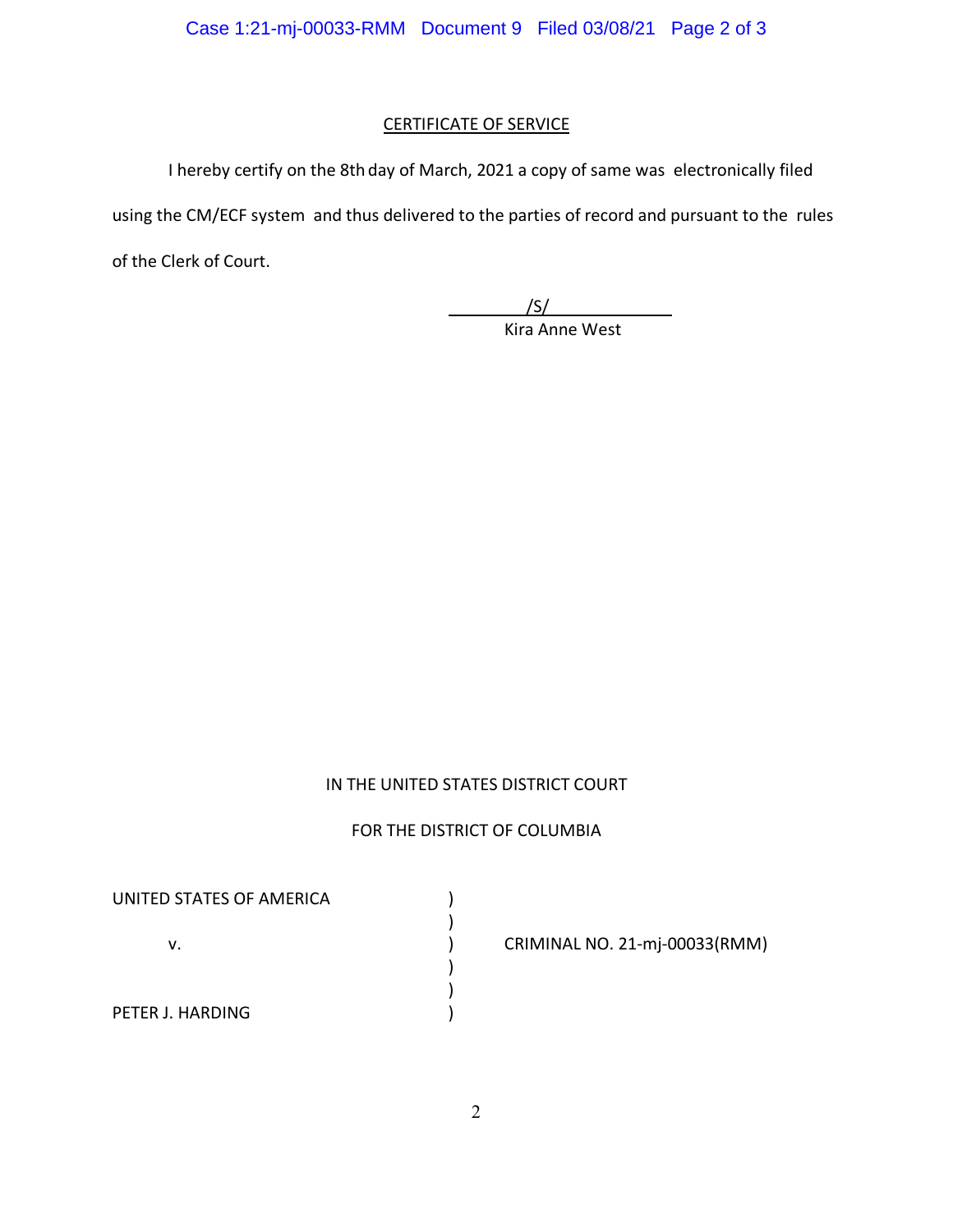### **ORDER**

 Pending before the Court is the motion of defendant PETER J. HARDING seeking admission of his attorney, Jason R. DiPasquale, for admission to this Court *pro hac vice*with support from attorney Kira Anne West, a member in good standing in this Court. Upon consideration of the motion, finding it meritorious, the Court grants attorney DiPasquale's *pro hac vice* admission to this Court.

SO ORDERED this \_\_\_\_\_\_\_\_ day of March, 2021.

Robin M. Meriweather United States Magistrate Judge

\_\_\_\_\_\_\_\_\_\_\_\_\_\_\_\_\_\_\_\_\_\_\_\_\_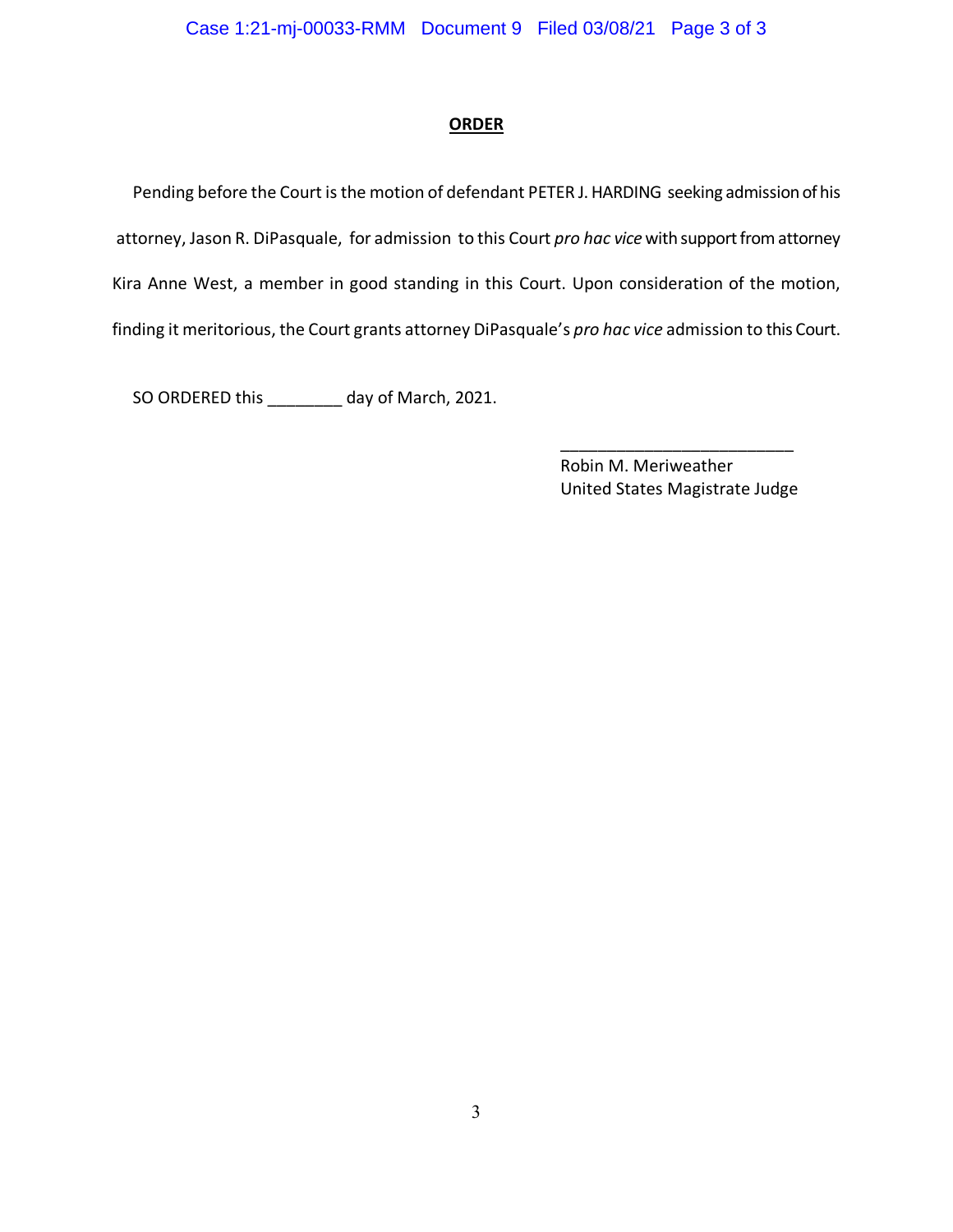### IN THE UNITED STATES DISTRICT COURT

# FOR THE DISTRICT OF COLUMBIA

| UNITED STATES OF AMERICA |                           |
|--------------------------|---------------------------|
|                          |                           |
| ۷.                       | <b>CRIMINAL NO. 21 MJ</b> |
|                          |                           |
|                          |                           |
| Peter J. Harding         |                           |

# DECLARATION OF JASON R. DIPASQUALE IN SUPPORT OF MOTION FOR ADMISSION OF **ATTORNEY PRO HAC VICE**

 $33<sub>1</sub>$ 

- I, JASON R. DIPASQUALE, hereby declare;
- My name, office address, and telephone number are as follows:  $1.$

Jason R. DiPasquale

43 Court Street Suite 800 Buffalo, NY 14202

716-855-2000

 $2.$ I have been admitted to the following courts and bars:

Western District of the State of New York (Federal)- 10.12.2011

New York State Courts: Jan. 2008

I am currently in good standing with all states, courts, and bars in which I am 3. admitted. I have never been subject to discipline, nor have been disciplined by any bar to which I am admitted or otherwise.